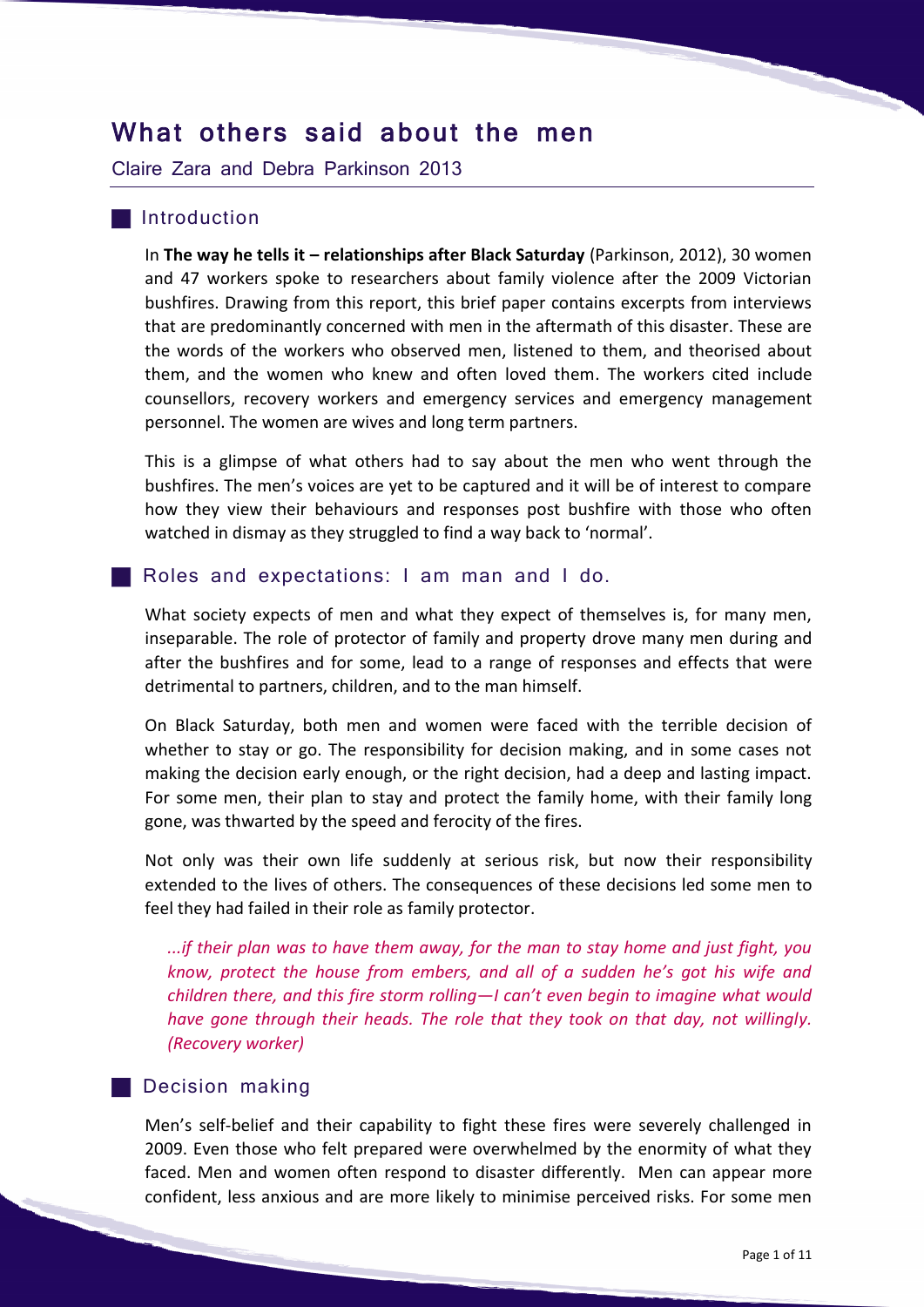action and activity often trump consultation and information and the likelihood of relying on their own judgement is greater than taking external advice. Having a strong fire plan and feeling well prepared can provide men with a sense of control that does not necessarily reflect the reality of the situation.

When some men delayed the decision to leave, they put themselves and their families at risk. And some women, in the absence of men or confronted with a partner's inability to act, took matters into their own hands, often fleeing the fires with children, neighbours, friends and even pets in tow.  $1$ 

*Men tend to enhanced anxiety, and women maximise a sense of threat, whether it's realistic or unrealistic and men tend to minimise the threat and go into action. They underestimate the risk and overestimate their own capacity. (Trauma specialist)*

# Identity and manhood

For many men manhood is encapsulated in the idea of strength – physical and emotional – and being a good provider. A further extension of this ideal is the notion of 'a man's home is his castle'.

When some men tried to defend their homes at all costs the reason why was not always apparent to their partners. One woman said:

# *And why did he put himself at risk? He could have died, I didn't know what had happened to him and here he was defending a house that isn't even a great house.*

An ingrained sense of 'that's just what a man does', and society's expectations, informed some men's actions in a way that was almost automatic.

The stereotype of man as protector and breadwinner gained traction in an already conservative setting, simplifying men's roles to some extent, to meet the basic, observable needs. 'Being a bloke' was, for some, tied intrinsically to meeting those needs and behaving in ways that they identified as manly. This response is evidenced elsewhere, in similar countries, where a return to conservative behaviour and responses has been documented.<sup>2</sup>

Some men took on leadership roles within the community, expanding their position as head of the household into the public space. Others turned to traditional, masculine activities and took up tools to build or clear; or pens and computers to apply for grants and permits. This activity-based response took up most of their time and almost all of their energy, at least in the early days. For many men, this effectively blocked emotional responses and denied partners and families the sort of supports and intimacy they needed. And denied it of themselves.

This hard physical work was, for many men, their overriding response to the fires. From the initial necessity of clearing roads and debris to the mammoth task of rebuilding

<u>.</u>

 $<sup>1</sup>$  See Beating the Flames (WHGNE 2011) for accounts of women escaping the fires.</sup>

 $2$  Hoffman, S., (1998) Adam and Eve among the embers: gender patterns after the Oakland Berkeley firestorm in Gender patterns after the Oakland Berkeley Firestorm. In E. Enarson & B. H. Morrow (Eds.), The Gendered Terrain of Disaster: Through Women's Eyes (pp. 55-61). London: Praeger.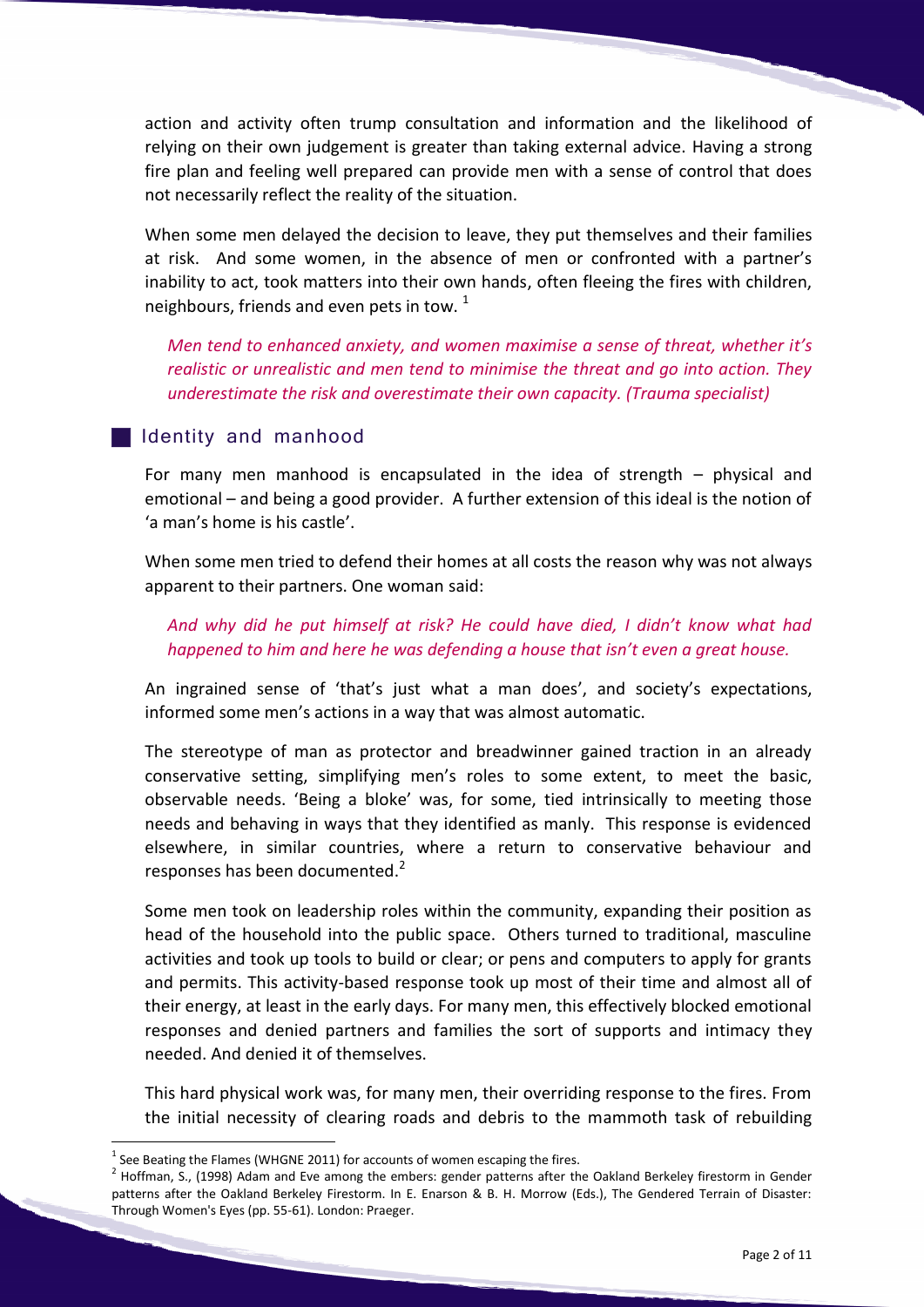homes and repairing fences they worked endlessly to restore or create a semblance of order.

Their ability to provide for the family became, for some men paramount. All other possible responses to the bushfires appeared to be subsumed by the physical or logistical acts of rebuilding. These tasks became for some a direct link to both their identity and to their self - worth and anchored each day in a meaning that could be measured. Their role as good husband and father undisputed and in direct proportion to the hours of labour they spent on each task.

#### **Anywhere but home**

This high activity period has an intersection in two main areas; that of an overwhelming sense of responsibility as head of the family; and a legitimate means of avoiding the tremendous emotions arising as a result of the bushfires. Working *for* the family was, for some men, a way of avoiding being *with* the family, and all that might entail.

Men later told of the 'stupid and dangerous' activities they threw themselves into to avoid both their emotional fragility and dealing with the family.

For some men, avoiding facing or sharing their bushfire experience involved seeking out other men who reaffirmed their avoidance response by talking about anything other than the bushfires. This often involved drinking and discussing male related topics or activities, like cars, machinery or computers.

While these interactions helped create a sense of connection, the stark consequences of this repression and avoidance was evident as men started to run out of things to do and the energy to do them. As some men suddenly collapsed from exhaustion, physical and emotional, their behaviour changed dramatically. Their partners and children were, in many cases, simply shut out.

The upshot of extended physical and mental activity impacted on men's wellbeing and affected their health and the wellbeing of their families. The periods of high arousal and high adrenalin often gave way to collapse and feeling overwhelmed and full of despair.

One worker reflected that women also went into this state, but he speculated that because of their other networks and ability to verbalise, the impact was minimised. Family responsibilities, often left solely to the women, also contributed to a possible reduction in the after-effects of the fires.

*They can't drop the responsibility of children etcetera, but the men do. (Trauma specialist)*

#### **Family violence**

Some men's behaviour towards their partner and family further deteriorated, leading in some situations to family violence, as documented in **The way he tells it: relationships**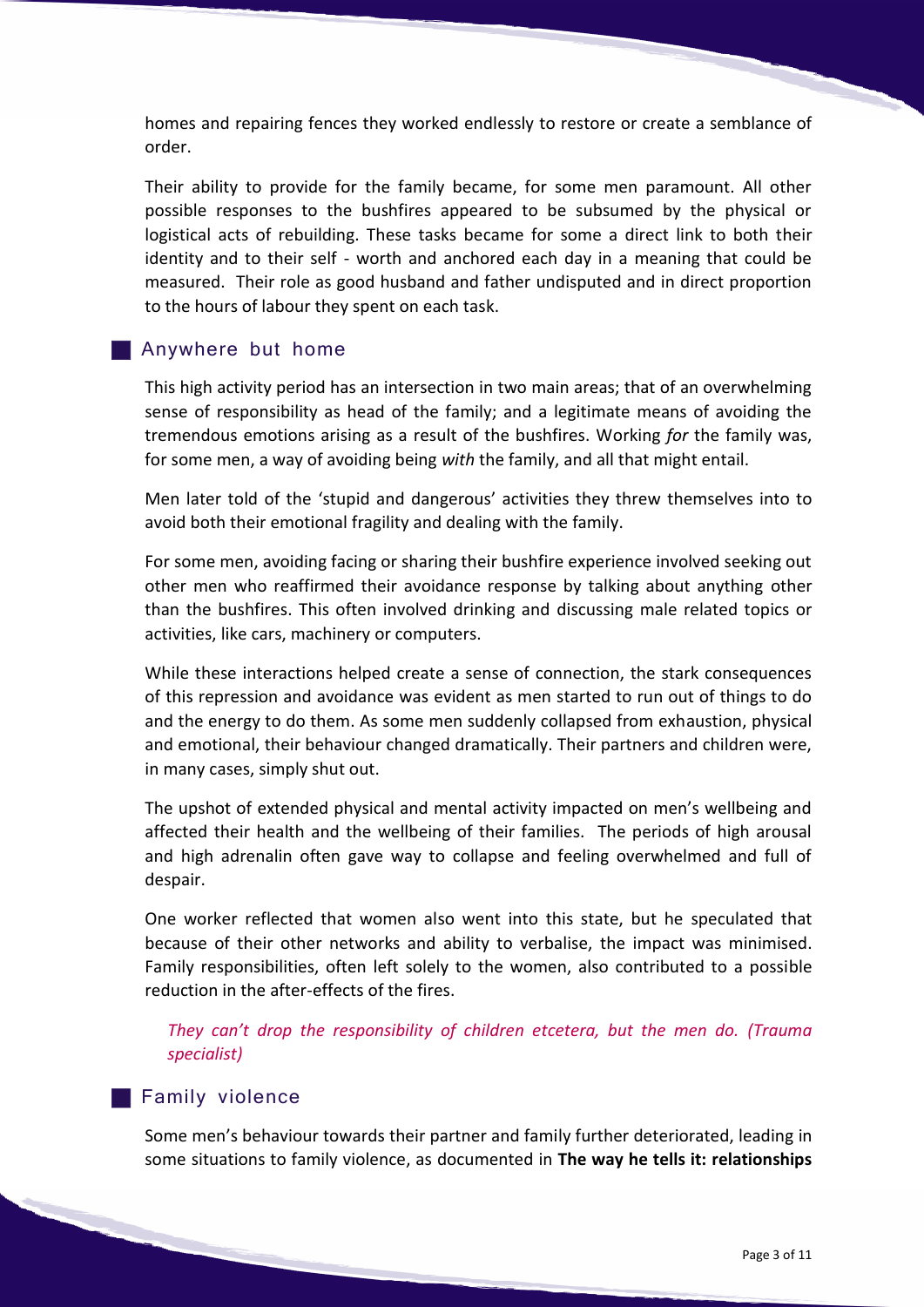**after Black Saturday Parkinson, D. 2012)<sup>3</sup>** where sixteen women recounted their partner's and ex partner's violence following the bushfires. For some it was a new experience; for others it was an escalation of existing behaviours.

Anger appeared the overriding emotion fuelling this dramatic change or escalation of violent behaviour. In some, but not all cases, this was inflamed by an increase in alcohol and drug use. Anger, however, can mask a range of emotions; it can be the one emotion that the man, and society finds, to some degree, acceptable. Emotions perceived as unacceptable in a man can include vulnerability, inadequacy or fear and many men are unlikely, unless encouraged, and perhaps not even then, to discuss these.

Women told of a new or heightened volatility soon after the fires. Recurring themes of anger, a need to control and 'nastiness' arises in their accounts of post bushfire behaviour by male partners. Where there had been past issues of abuse or violence, post fire they became regular and unbearable.

The bushfires were a trigger to some men's past traumatic histories, histories that may had not been dealt with in the past. Men who had, to some degree, managed their lives, started to come apart and old memories were relived. For some, the fires were the tipping point.

*He was a fragile character before, but he was a whole egg. But whatever happened to him through the fires smashed him; whereas as stronger shell might have held, he was smashed, and his moral compass was decimated. (Cathy)*

Some men, confronted by an altered landscape that was physical, social and emotional, refused to see how they, too had changed. Some blamed their wives for no longer being the same.

*They don't know that they're angry half the time, and for some of them they don't think there's anything wrong with giving your wife a bit of a beating around the ears. (Recovery worker)*

### It's not like him

1

Women were often the first to recognise that their partner was acting in ways that were unusual; behaving towards her and their children in a manner that was not normal in their relationship. As the physical and mental toll spilled over into relationships, women, and often workers, made allowances for this new and at times frightening behaviour, because of his trauma. Women, also traumatised, did not know how to respond and were often unsupported by agencies, which added to the couple's stress and caused tension between them.<sup>4</sup>

Previously logical and decisive men suddenly could not make up their minds; they slept poorly and were impulsive. They spoke harshly to partners and children, sometimes later regretting their words and actions. Women declared this was out of character and workers complied by advising them to be patient.

<sup>&</sup>lt;sup>3</sup> Parkinson, D. (2012) The way he tells it: relationships after Black Saturday [www.whealth.com.au](http://www.whealth.com.au/) <sup>4</sup> The way he tells it: relationships after Black Saturday (2012) Vol. 4 A Gut Feeling –The Workers' Accounts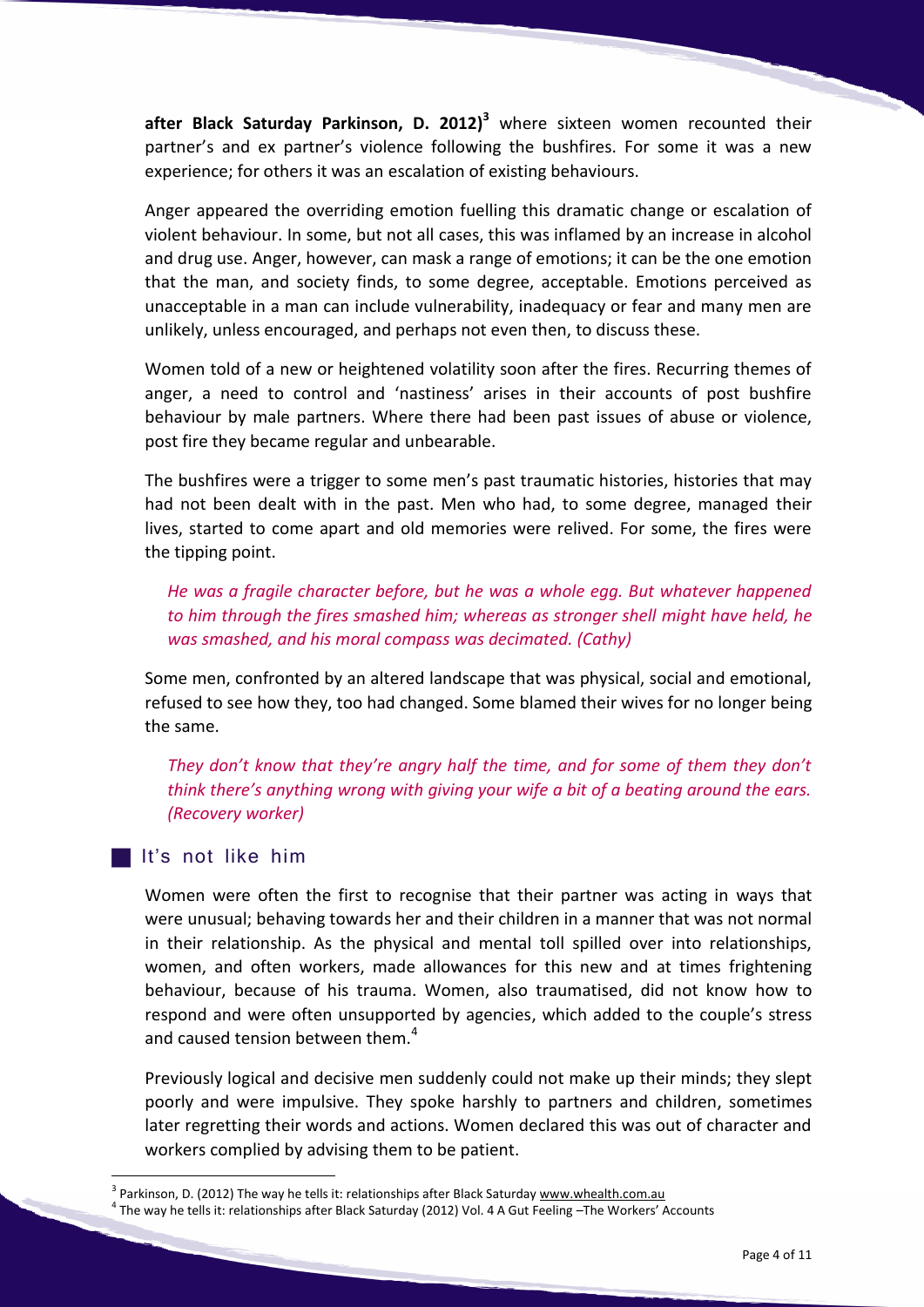Some men acted in ways that stunned their partners. Women spoke of men's 'horrific memory loss' which, for one man lead to paranoia and a belief his wife was unfaithful and a family member was trying to poison him. Forgetting family discussions, this man raged that he was not consulted, left out of family matters.

Simple decisions became agonising for some men who kept their partners and families on tenterhooks as they oscillated between making abrupt, authoritarian decisions, to being unable to decide on simple matters. 'Snapping' as one woman put it, occurred whenever her partner felt he didn't have control.

*… I think he either goes to 'I've got total control' and being a dictator and nobody is going to tell me anything, to … just withdrawing completely. I guess there is an element of both there, but very volatile, very unpredictable, that's been the horrendous thing. It's like living with three different people, you know, you just can't tell on any given day, is he going to be angry today? Is he going to be solemn today? Where he normally has been a fairly balanced person. (Amber)*

While some men worked long hours rebuilding homes or cleaning up, others took on obsessive behaviours. One man started running, and cycling and attending the gym – leaving at all hours of the day or night. He had never done this before. Others spent money 'like we were millionaires'.

Women told of previously business-like, white collar workers losing their sense of personal pride; failing to shave or shower or dress properly and falling into a slippershuffling lethargy.

Some men simply did not cope when the initial surge of energy and activity waned and the reality of long waits with little to do set in. Months of physical work, repression or denial of feelings and being home for lengthy periods of time took their toll, straining relationships and, in some cases, causing women and children to be fearful. One worker summarised this reaction:

*When they run out of jobs, the repressive coping doesn't work as well and the symptoms arise, and arise more aggressively than in women. They are very irritable with children and family and start to be unbearable at home. They close down, become cold and very snappy and irritable. (Resident Canberra bushfires)*

# All work and no thanks

Working non-stop seemed both a necessity and a choice. Some men felt their partners and families didn't understand why they were working so hard. Their goal was to provide them with what the men thought the family needed – a new house. One couple who sought professional help for their relationship discovered that the wife's priorities were quite different – she simply wanted to go on a holiday with her husband, to be with him. Workers' informal discussions with men revealed that many felt they were working hard without acknowledgement or appreciation.

The combination of relentless work, unexpressed emotions and pressure in their relationships resulted in at least one gathering where men tearfully shared their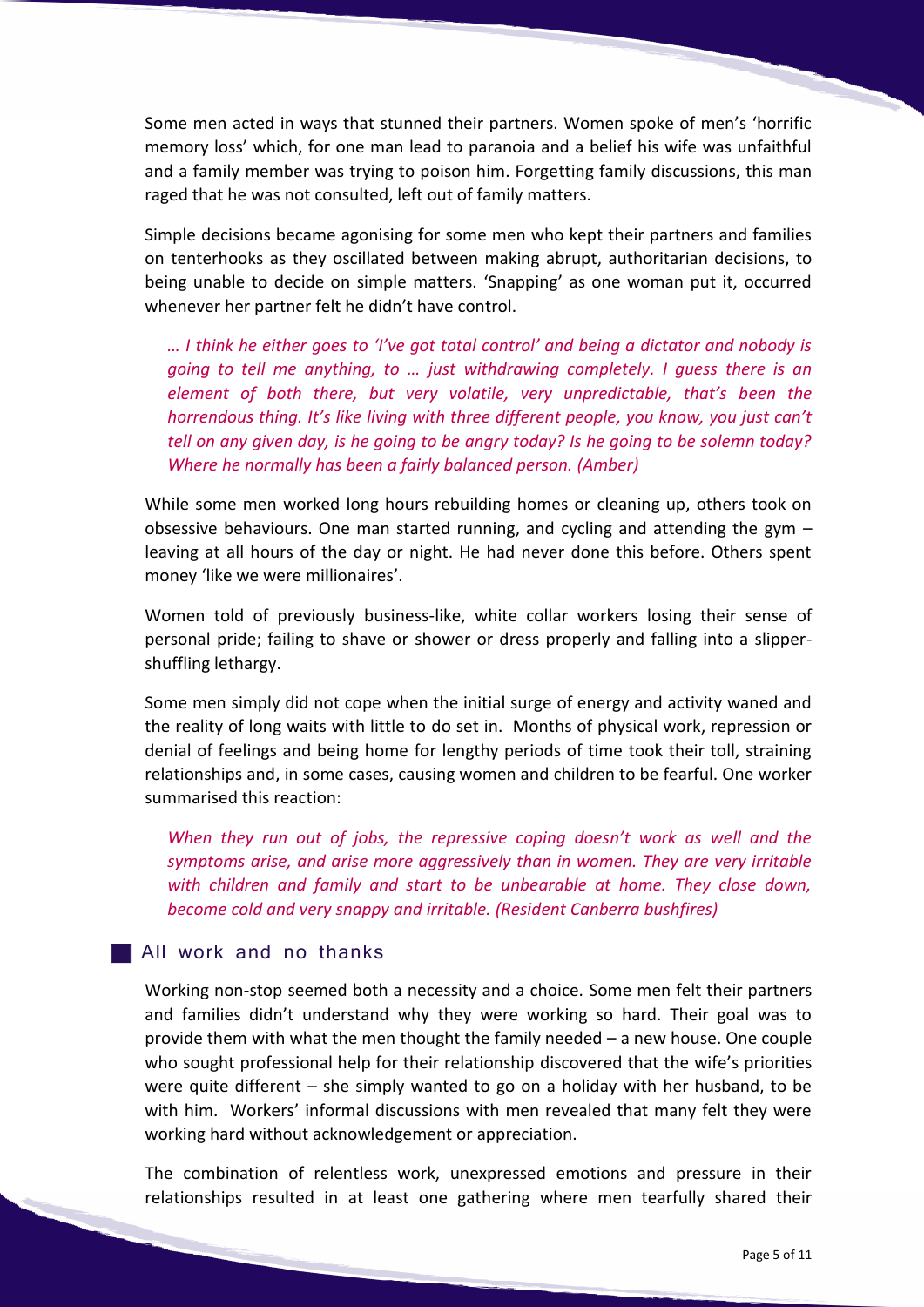feelings at a public event. Many expressed frustration that their efforts to rebuild were not enough, and their family relationships remained difficult and strained. It seemed the harder they worked for the family the less they were available or willing to connect with them emotionally.

*Conflicts are when guys thought they were doing best for family, but partner [s] wanted guys to relate to [their] kids, and talk about feelings and experiences. But a lot of guys just wouldn't. (Men's counsellor)*

Other men, on the contrary, felt they were not doing enough. Some men having collapsed in state of physical and emotion exhaustion felt unable to fulfil the tasks that needed to be done, their sensitivity to real or perceived criticism contributing further to a sense of inadequacy and failure.

Some men had multiple roles and pressures; sorting out the issues arising from the bushfire that included building grants, clean-ups, maintaining employment and also caring for a partner and supporting the children. These responsibilities, while keeping them busy, also further isolated them.

### No time for a breakdown

<u>.</u>

Adrenaline-fuelled activity came at a high cost, both physical and mental. Within a fortnight of the fires the first signs of men's distress was evident, and then later at three and eight months. These patterns are known as repressive coping. $5$ 

As the big tasks were completed workers observed men beginning to break down. Sometimes the men and women would take turns in 'crashing'. Results from a Kessler $6$ test (similar to the one performed after 9/11) showed that men were less stressed at the time of the test, but follow-up indicated they became stressed later.

Workers and women told of men bottling up their emotions and running on adrenalin for too long; the upshot for some was extreme exhaustion, physical stress, out of character emotional responses and other PTSD symptoms.

One counsellor described the physical effects of a combination of high adrenalin and extreme stress that hit men in the months following.

*The next wave was eight to 10 months after the fires. The first two waves were adrenalin based. The next two waves were cortisol based – the brain chemical that kicks in after long term stress. Everybody experiences adrenaline – it gives you a sense of wanting physical activity, but after three months of this you can understand your muscle system loses bulk and you maybe find you don't have the energy reserves to do what adrenaline is telling you to do. (Men's counsellor)*

Burnout is a well-documented phenomenon that can occur after a long period of appearing to cope under extreme stress and can involve physical and emotional

<sup>&</sup>lt;sup>5</sup> Referred to by some as 'Rob Gordon (trauma specialist) territory', the men's activity was often seen by both women and

workers as a repression of their feelings or 'repressive' coping.<br><sup>6</sup> The Kessler Psychological Distress Scale (K10) is a scale developed in 1992 for use in population surveys and was included in the Australian Survey of Mental Health and Wellbeing (1997) and the Australian National Health Surveys.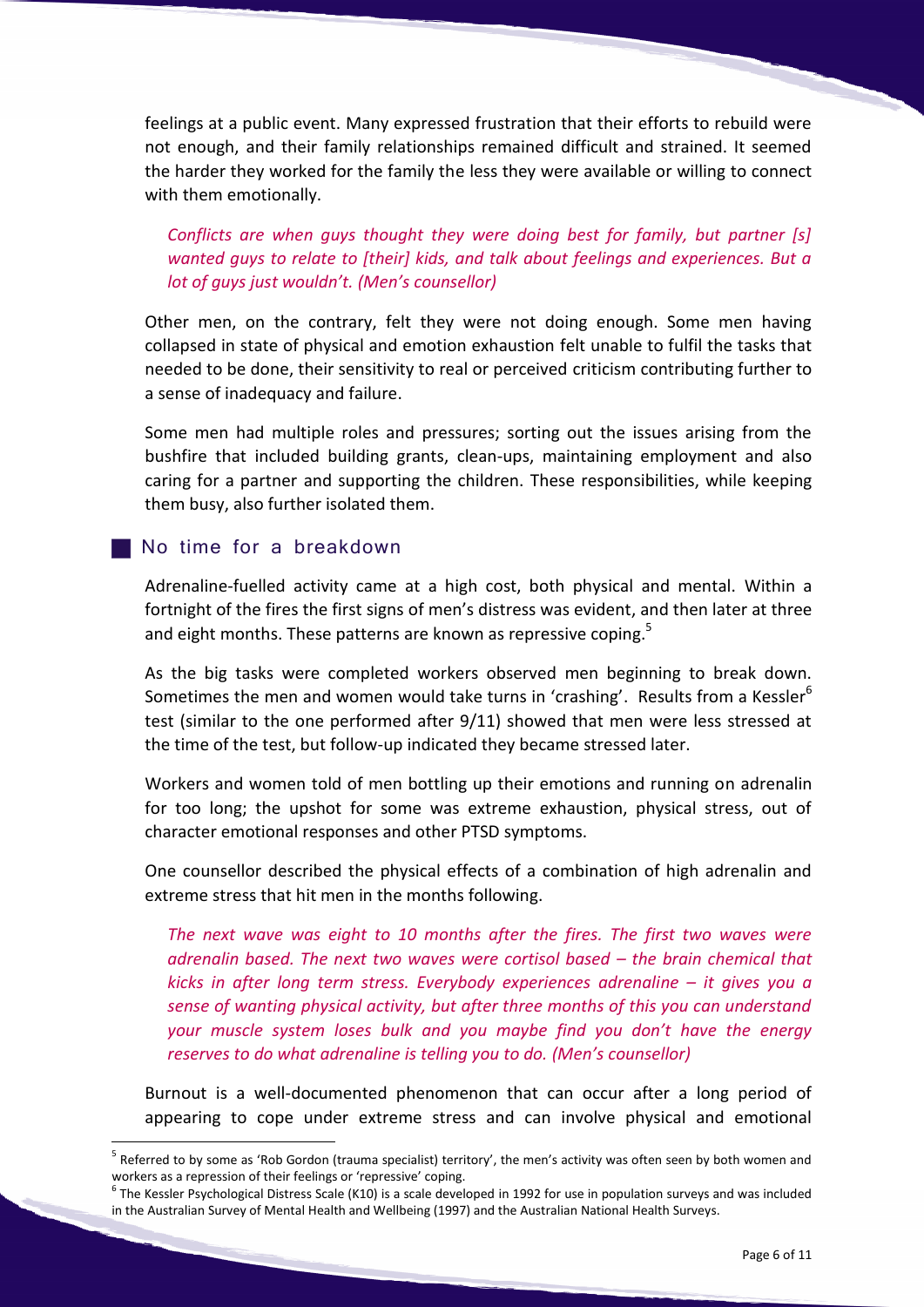breakdown. Burnout can be the result of avoiding emotions which eventually surface in a way that can be frightening to the person and those around them. People suffering burnout can burst into tears for no apparent reason, causing concern to their partners and those close to them.

When a CFA veteran of thirty years was unable to get an appointment for a consultation with 'a bloke to talk to' he burst into tears in the clinic. The follow-up in his home showed he was having symptoms of PTSD (as was his wife).

Physical symptoms reported by men after the fires included: stomach complaints including acid stomach, heart troubles, cramps and loss of appetite. Some felt fatigued with no explanation and some attended hospital for PTSD related chest pain.

# **Relationships**

Often it was the woman who recognised that her partner was not coping and tried to convince him to get professional help. About six months after the 2003 Canberra fires women alerted recovery workers that their partners were really stressed. They had been working hard to rebuild homes, but now they were showing signs of burnout.

One older farmer attending a men's session after Black Saturday spoke to a worker of not leaving the farm for months except to buy goods. His wife was worried about him and she had made him to go along on the night.

Men behaving in frightening and unfamiliar ways caused confusion with women at a loss of what to do and how to help. This created more stress within some relationships as both partners struggled to come to terms with men not acting in character.

*They saw their men as stoic and to see someone who has never broken down do this is confusing and distressing and the women wonder if they should be helping somehow. But the guy rebuffs that because he doesn't want to add to what she's already going through. (Men's counsellor)*

The roles were not always fixed, with emotional and physical responses changing at different times and couples swapping roles and experiencing various levels of stress at different times. Couples often took turns in crashing. For some couples, this remains ongoing.

# No going back

<u>.</u>

For some women, the aftermath of the fires brought new strength, opportunities and connections to the community. This post-traumatic growth  $<sup>7</sup>$  found negative responses</sup> in some men who wanted things to return to how they had been before the fires. This strong desire return to normal may also have been disrupted, not only with the grief and the unrecognisable landscape, but with partners that had also changed, and perhaps, could not be put back the way they were.

 $^7$  This is the notion that individuals can experience positive effects following highly stressful or traumatic events.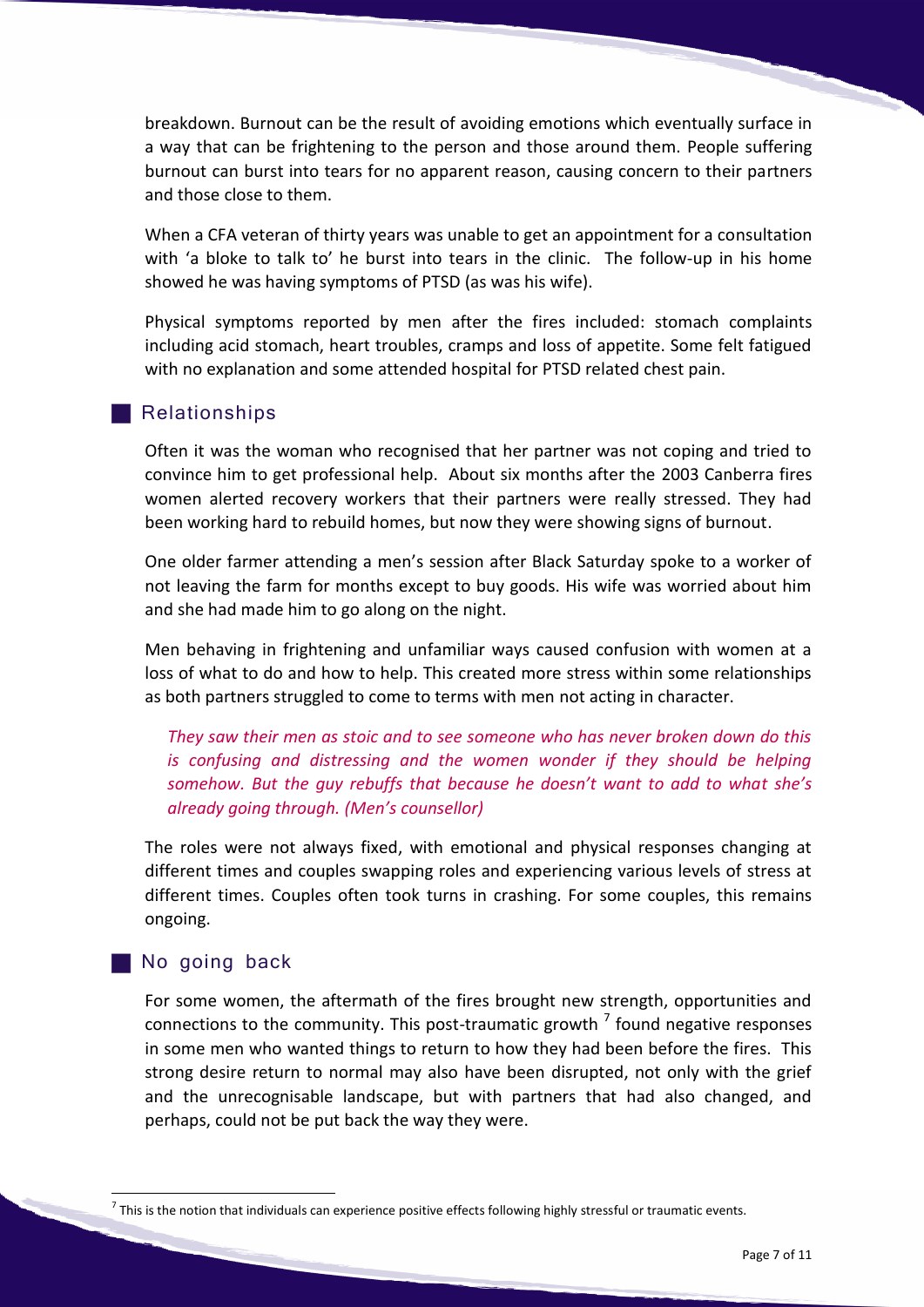*...she's blossoming after all this, she's finding herself and she's probably saying and doing things that he doesn't like. He wants to go back to normal, he's not coping with his own fire stuff, he wants to make her go back to normal, and she's not willing to do that. (Recovery worker)*

Other men, however, supported their partner's new growth, independence and connection to community.

# **Interventions**

### Why won't the men get help?

Concerns about how men would or were coping arose early within the professional community but not all workers felt the same. One worker was surprised at the extent of the community and private worry about the men. Her comments contrast with others, who were at a loss as how engage men with services.

*There was a big effort to get to the blokes because they were all going to fall over, and I thought this was an interesting phenomenon, that so many people were worried about the blokes – and the women were worried about the blokes – and I thought how odd. The services have bought into it, too. (DHS manager)*

One woman spoke to this worker of her strong fears that more (male) deaths would occur as a result of the fires. These fears were echoed by women who heard shocking accounts of friends finding their husbands armed with shotguns, preparing to commit suicide, or feared their partner's mental fragility and what he might do. While women suffered depression and emotional upheaval post Black Saturday, the concern for suicide was centred on the men. The worry about men consumed some women who felt, in some ways, the stronger. It seemed that each new rumour about a death, or attempted suicide, involved a man.

*Every time you hear about somebody it's a man, it's always men, ready to check out rather than face another day. Something's got to change. (Cathy)*

*I didn't want him to break, I didn't want him to die. He was pretty fragile, he was pretty angry and I didn't want him to go and smash his car into a tree or something stupid like that. (Nina)*

At least in the early days after the fires, few men attended professional counselling services. Women were more likely to seek out counselling for themselves and for their children. Generally men simply refused to go, despite their partner's pleas.

Women told of men being fearful they would lose their emergency service jobs if they sought counselling; that the stigma would affect them professionally. Others denied there was anything wrong with them, despite partners and family seeing a different scenario. Formal debriefing, particularly in groups, offered by emergency services agencies was often seen as futile by the men – an unlikely setting for disclosure or sharing of feelings with other men.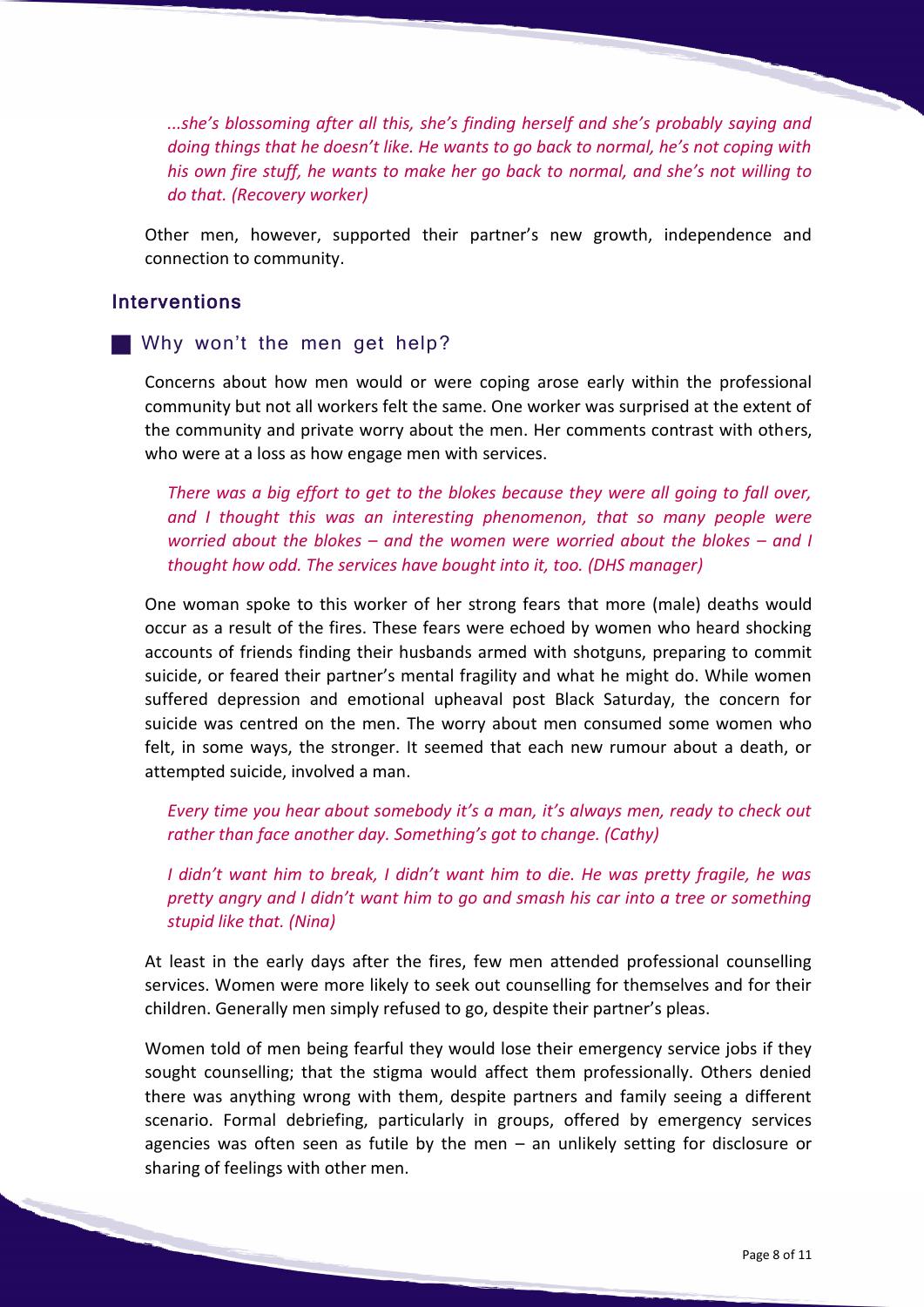## **Public heroes**

Women spoke of the poor support culture in emergency services organisations that appeared to act only if a first response worker (mostly male) asked directly for help, or was in crisis. They felt that early support and acknowledgement of the terrible experience would go some way towards helping workers who had been in direct line of the bushfires.

The discrepancy between public treatment and response to DSE employees compared to CFA workers was a painful issue for some wives of DSE first response workers who observed that public acknowledgements were focused on CFA volunteers only. DSE workers, by contrast, who are restricted from talking to the media (as government employees) lost an important opportunity to talk about their experiences, or to be praised publicly for their own heroic efforts, or sacrifices.

*I mean it's all about CFA, CFA, the heroes, the heroes. How often do you see a man in a green suit on the television? You'd think that all fire fighters wear yellow suits but they don't... They might have been paid, but they paid dearly. They didn't get one single ticket tape parade. They're not allowed to talk, they are gagged. They are not allowed to talk about their experiences, they're not allowed to go to the media. The media love the CFA guys because they're allowed to talk, they don't even acknowledge the DSE guys. (Cathy)*

This silence between men about their feelings increased some men's sense of isolation and confirmed for some, that denial and repression was the only response. Men's reluctance or refusal to engage with services, or their partners, could be hidden by working hard, drinking or keeping the company of other men in the same circumstances. This was effective, at least at first, for hiding and denying uncomfortable emotional responses to the fires.

This collusion from other males and male dominated emergency response agencies may have contributed, for some men, to the crisis that eventually surfaced.

*… he needed acknowledgement from someone to say 'you know what? What you're feeling every other bloke's denying what you're feeling, they all feel the same way. You need to cry, you need to be soothed; you need to not worry about work. You need to acknowledge and stop and look around you at what's happened rather than just go no, just get on, get on. (Gina)*

This denial and repression of feelings can have severe consequences including illness, and death. Only when workers managed to get men aside and talk with them was the enormous impact of the bushfires evident.

Men told (male) recovery workers of their belief that they would be judged if they asked for help and of their fear of being stigmatised and thought mentally ill or weak for asking for help. One worker, commenting on an effort to engage fire affected men, said: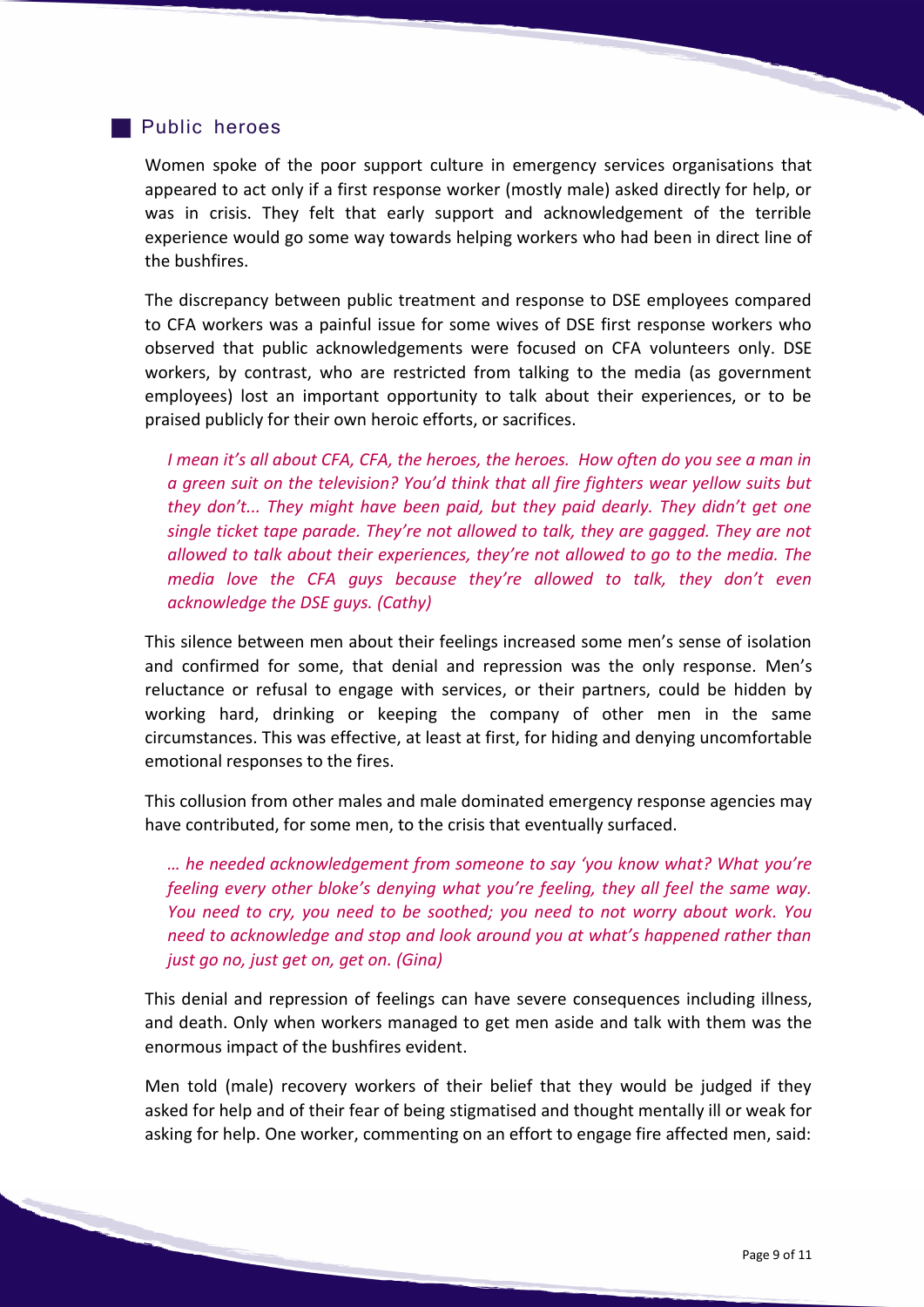*... I saw advertised a month ago there was something about 'Are you angry all the time? Come and join a men's self-help group'. They would have all just looked at it and gone 'Oh fuck off, I'm not interested in that'. (Recovery worker)* 

# **The male domain**

While formal support opportunities such as professional counselling and men's support groups were not taken up, at least in the early days, informal activities including pub gatherings, approaches by Red Cross workers on the blocks, and the introduction of male recovery workers allowed men to express at least some of their feelings and concerns in environments that worked for them. Talking to workers in these environments it was not unusual for men to burst into tears, often sharing their experiences with strangers.

In these familiar and comfortable settings, it seemed that men had less difficulty in speaking of their feelings and showing deep emotions to perfect strangers – indeed, perhaps because they were strangers.

Workers found that non-confrontational environments such as the pub, golf or field days were the best venues to approach men. They described the men's preferred communication style as incidental rather than overt, and processed within the protection of a familiar place or activity. Rather than a long dialogue men preferred to speak incidentally, a bit of chat here and there. Traditional male recreational activities such as fishing, golf or participation in a Men's Shed, or activities involving 'a slab of beer' created opportunities for men to open up and talk about their feelings and experiences.

### A drinking culture

For many men, socialising and consolation was found in the local pub. Long building delays and little to do in often cramped and inadequate accommodation lead to and exacerbated relationship problems. The pub offered camaraderie and a chance to escape.

*A lot of heavy drinking went on with men early on, especially around Flowerdale. The socialising happened around the pub and that's where you console yourself. ...you're stuck in a small space, with a lot of relationship problems. Maybe they were there before, and then you add alcohol to that. (Recovery worker)*

At special events, where a slab of beer was put on at the pub some men would open and talk. For some, it was a form of counselling. Being thrown together in temporary living arrangements also contributed to a drinking culture as people shared not only the tragic experience of the fires, but convenient daily proximity to each other, and eventually, not much to do.

*And people were living with other people and when you have people living in other people's houses together … so you'd be being together and having a few drinks and a few more drinks and a few more drinks, and for some of the men it would be a way of—for some of the men—talking about what their feelings were. (Recovery worker)*